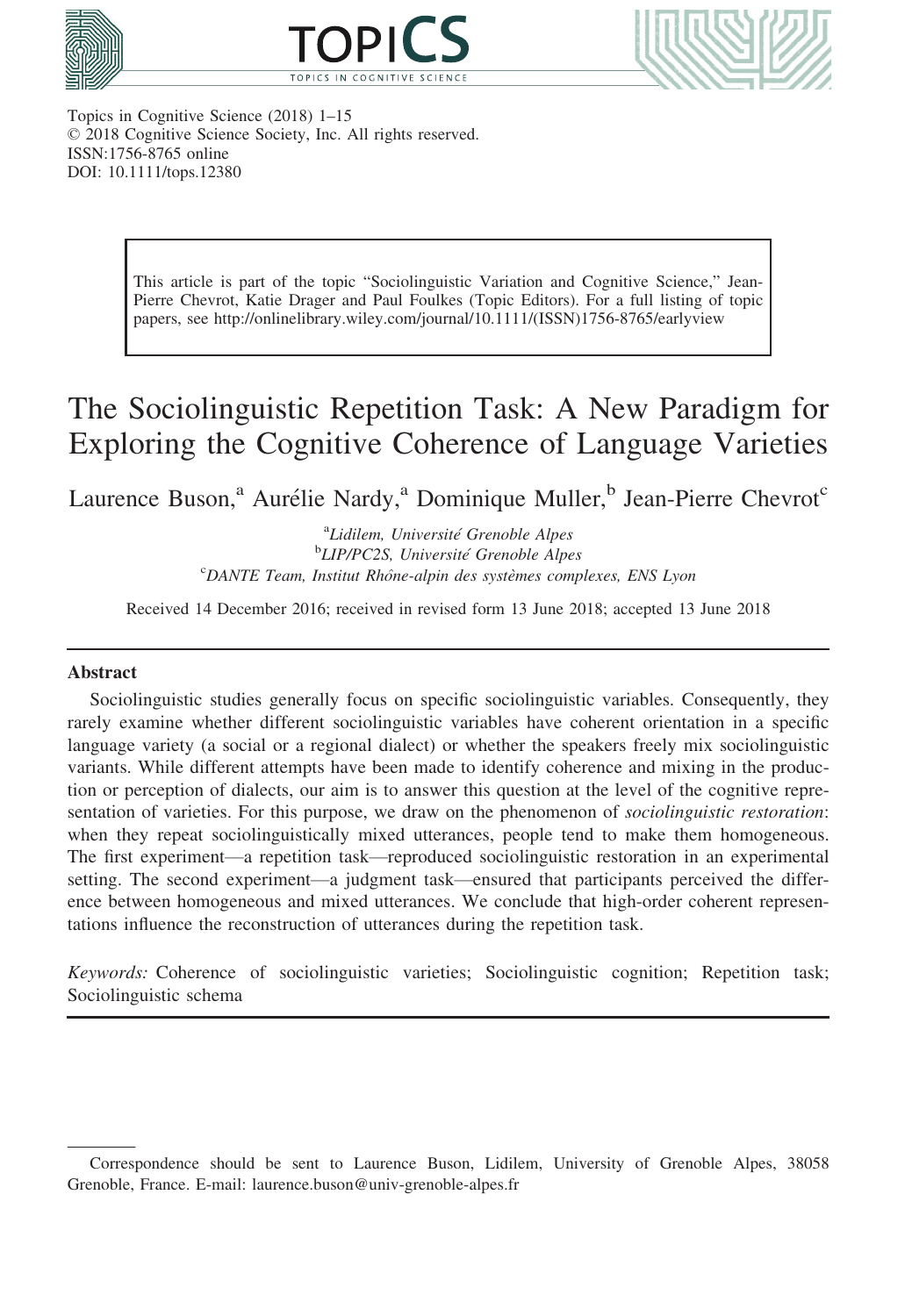### 1. Introduction

The emergent field of sociolinguistic cognition has brought significant insights into the cognitive representation of sociolinguistic variation and its role during the perception of speech (Campbell-Kibler, 2010). Studies generally focus on specific sociolinguistic variables. As defined by Labov (1972, p. 271), sociolinguistic variables are units or structures of the language system enabling speakers to say the same thing in different ways, with the variants being "identical in reference or truth value, but opposed in their social and/or stylistic significance" (e.g., he don't smoke vs. he doesn't smoke in the case of non-standard agreement in English). However, by taking this one-by-one approach to sociolinguistic variables, sociolinguistic cognition fails to examine the cognitive dimension of a central debate about the heterogeneity of language. However, speakers mix cues from different social or regional dialects in the utterances they produce, so to what extent do they elaborate coherent cognitive representation of each variety? We will answer this question by drawing on the phenomenon of *sociolinguistic restoration*: When they repeat sociolinguistically mixed utterances, speakers tend to make them homogeneous.

One of the main contributions of sociolinguistics is that it considers languages as heterogeneous and evolving systems. This heterogeneity is due to their internal dynamics, contacts with other languages, and their links with social organization, which is itself evolving and composite (Laks, 2013). As noted by Guy and Hinskens (2016), this heterogeneity is conceptualized through two approaches in the field of sociolinguistics.

The first approach is based on the idea of orderly heterogeneity (Weinreich, Labov, & Herzog, 1968). It refers to the fact that the numerous linguistic choices with which an individual is confronted when producing an utterance (heterogeneity) form predictable inter- or intra-individual patterns (order) at the collective level, insofar as they are correlated with social or linguistic factors (Kiesling, 2011). For example, native speakers of French variably produce liaison consonants between words in positions where the realization of the sound is possible. However, studies have established that the mean score of liaison realization in a sample of speakers depends on social status (higher scores in middle-class speakers, Ashby, 1981), speech style (higher scores in formal situations, Booij & De Jong, 1987), and linguistic context (higher scores after a preposition than after a noun, Malecot, 1975). Such evidence implies that the language varieties characterizing groups or styles exhibit some degree of coherence. It is expected that not only the standard variants of liaison but also the standard variants of a set of sociolinguistic variables will be more frequent in the speech of middle-class speakers and when a formal style is used. In other words, we should see coherent covariation in the usage of sociolinguistic variables. This covariation should be apparent in correlations, reflecting a concomitant increase in the scores of several sociolinguistic variables among certain speakers or in certain situations.

According to the second approach, the heterogeneity of language is seen as a resource by which the individual achieves communicative goals during interaction. For example, the speaker may use the social meaning conveyed by sociolinguistic variants to attune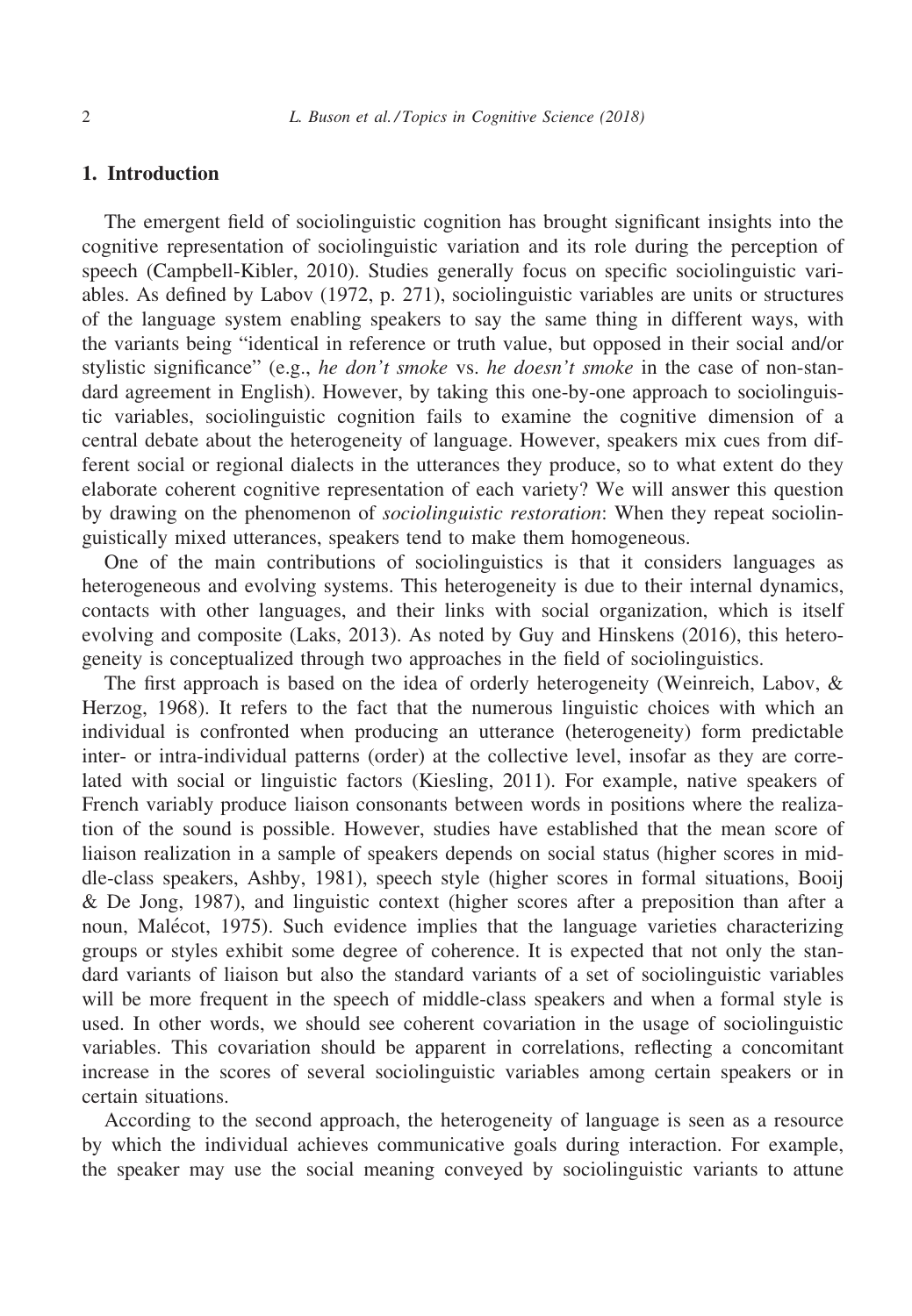social distance to the interlocutor (Giles  $\&$  Powesland, 1975) or to express various aspects of social identity (Le Page & Tabouret-Keller, 1985). This view emphasizes individual agency, that is to say, the ability of the speaker to make choices. Moreover, the nature of the communicative goals in question depends on the components of each interaction (e.g., setting, participants) and its internal dynamics. The sociolinguistic choices should thus be diverse and changing. For example, when Sue, a tour operator assistant working in Cardiff, talks about private topics with her colleagues at the workplace, the issue of social class is not salient because it is non-contrastive in the group (Coupland, 2007). However, Sue uses non-standard variants when she expresses "low personal competence and control" in the face of her difficulty in sticking to her diet. Guy and Hinskens (2016) refer to this approach as bricolage (De Certeau, Giard, & Mayol, 1990), a process by which people combine a range of existing resources to construct new meanings (Eckert, 2008). They conclude that bricolage does not predict the internal coherence of language varieties.

The tension between individual agency and collective coherence is a fundamental issue in sociolinguistics (Meyerhoff  $\&$  Klaere, 2017). If sociolinguistics were to fail to demonstrate that language varieties are at least partially coherent at some level, then sociolinguists would have to face the same critique that they have addressed to mainstream linguistics: Hypothetical constructs (e.g., language, dialect, style) are reified as real entities existing independently from their theoretical grounds (Guy, 2013; Guy & Hinskens, 2016). This tension is a general issue that challenges not only linguistics but also the whole field of cognitive science. The field is mature enough to build theories that integrate the collective and individual levels, taking into account the structural, social, and cognitive aspects of knowledge. The inherent interdisciplinarity of sociolinguistics places it in a strategic position for meeting this challenge (Chevrot & Nardy, 2018). Rather than prioritizing collective coherence or individual agency, sociolinguistics should uncover the "missing link" between the speech patterns observed at an individual level and those observed at a group level (Meyerhoff & Klaere, 2017).

A first attempt to resolve the tension between coherence and bricolage assumes that they apply to distinct contexts. In a study on Brazilian Portuguese, Oushiro and Guy (2015) distinguished linguistic contexts where the variants were more perceptually salient (e.g., in stressed syllables). In these positions, the correlations between sociolinguistic variables are weaker, suggesting that bricolage may focus on tokens that are perceptually prominent, whereas the coherent covariation that reflects the norms of the community may apply to less conscious tokens. In another study on Brazilian Portuguese, Guy (2013) noted that the correlations between sociolinguistic variables are weak and irregular and he concluded that coherence is the wrong model for sociolinguistic variation. However, he conceded that certain groups might lack the fluid manipulation of variants required in bricolage, due to their infrequent contacts with other varieties.

A second attempt to resolve the tension between coherence and bricolage assumes that coherence is to be found in perception and social evaluation rather than production. Gregersen and Pharao (2016) have reiterated the observation that the production of variants in four dialects of Danish does not provide strong evidence for coherence. They conclude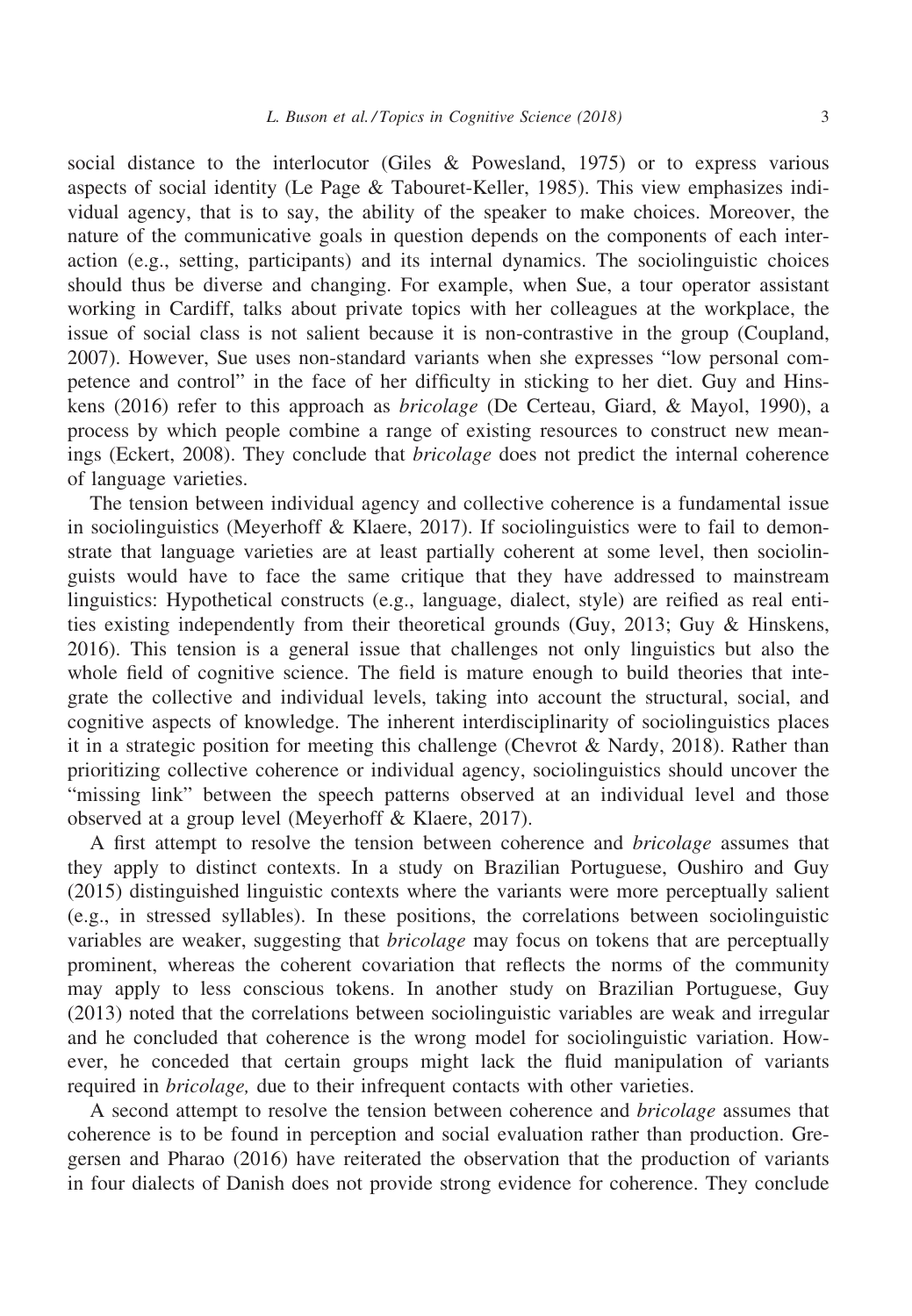that the reason why a variety is seen as coherent is that perception is biased toward specific sociolinguistic cues that are foregrounded, whereas others are neglected or considered irrelevant. Categorization of sociolinguistic varieties could be based on salient sociolinguistic cues that may be associated with more visible groups of speakers.

Buson and Billiez (2013) proposed a model of sociolinguistic perception explaining how a non-coherent utterance is transformed into a homogeneous percept. In their view, speakers memorize schemata associating frequent sociolinguistic variants from the same or different linguistic levels with social information about the probable users of these cues or their probable contexts of use. For example, frequent standard variants from the phonological level are associated with standard grammatical and standard lexical variants and with indexical content referring to formal situations, high status, or high education level. According to this model, the salient variants that are present in a heard message activate the sociolinguistic schema in a bottom-up process. Once deployed, this schema in turn, in a top-down process, activates the variants that it includes, even if they are absent from the heard message. This model is coherent with several phenomena in the field of sociolinguistics: erasure (Irvine, 2001) according to which the addressee selects certain salient sociolinguistic features while disregarding others, the *halo effect* (Moreau & Brichard, 1997) that extends a social stereotype to an entire utterance, emphasizing certain cues and eclipsing others, and so-called sociolinguistic restoration (Buson & Billiez, 2013), which is the focus of this paper. Its discovery was the result of an incidental observation: When children reported on utterances including formal vocabulary and standard variants, they stated they had heard formal variants that were absent from the input but consistent with the rest of the utterance (Buson, 2009). Although the phenomenon of sociolinguistic restoration has not been further investigated, these preliminary results suggest that high-level representations including the restored variants influence how these utterances are perceived or reconstructed when children reported them.

Studying top–down influences on a low-level task is a way of testing hypotheses about the functioning of stored representation guiding the task, as illustrated by the famous case of phonetic restoration. Phonetic restoration occurs when listeners perceive a phoneme in a word even though the corresponding acoustic segment is missing or masked (Warren, 1970). This phenomenon has been used as evidence that high-order lexical representation influences speech sound perception in a top–down way (Repp, 1991). According to the schema-based model of phonetic restoration (Srinivasan & Wang, 2005), reliable regions of the corrupted speech help activate lexical templates—an average representation of each word—from which the missing segment is induced.

In this paper, we propose an innovative method—the sociolinguistic repetition task for exploring the possible influence that coherent cognitive representations of sociolinguistic varieties have on the processing of heard utterances. The task is based on the repetition of utterances that are sociolinguistically homogeneous (e.g., a standard variant in a formal linguistic context) or non-homogeneous (e.g., a non-standard variant in a formal linguistic context). In Experiment 1, we implement this task with native French speakers and observe whether they repeat the heterogeneous utterances by using the variants that are absent from the heard utterances but in line with the context. In Experiment 2, a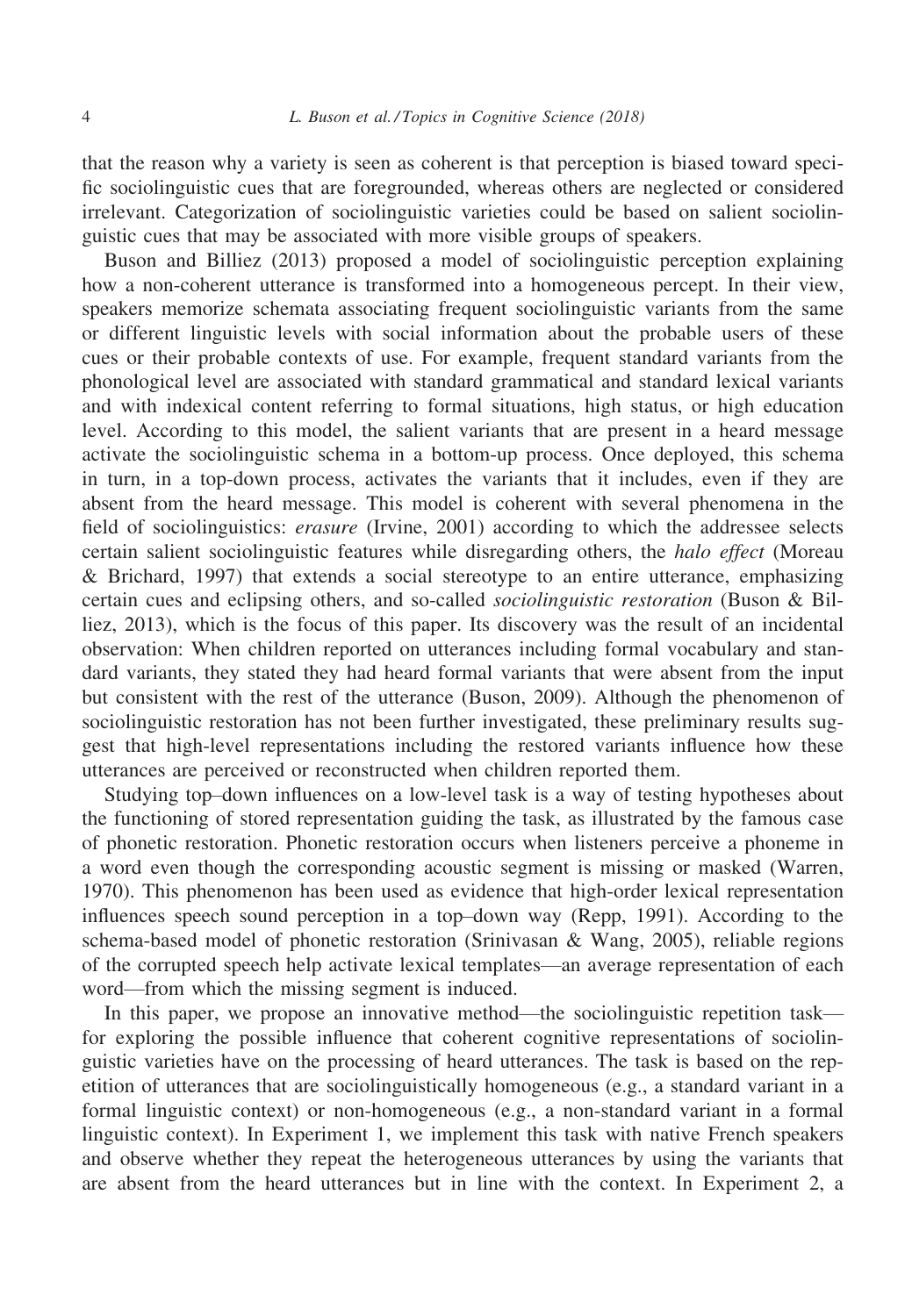judgment task explores whether the restoration effect affects perception or occurs during other stages of the repetition task.

## 2. Experiment 1: Sociolinguistic repetition task

#### 2.1. Participants

Fifty-eight participants (age range: 18–27, 33 females, education level: 20 graduates, 20 college students, 10 high-school pupils and 8 unknown), all native French speakers, voluntarily participated in Experiment 1. Master students who attended a statistics course collected the data. Each of them had to choose four participants in their friendship circle. Participants were debriefed about the purpose of the study after the experiment ended.

## 2.2. Verbal material

The subjects completed a task consisting of repeating utterances that were formal or informal, sociolinguistically homogeneous or non-homogeneous. Utterances were recorded by a female native French speaker. She is a sociolinguist and capable of deliberately realizing standard and non-standard variants. In the formal utterances, the content related to societal debates, the vocabulary included rare words, the grammatical constructions were standard, and all the phonological segments were carefully pronounced in the recordings. In the informal utterances, the content related to everyday situations, the vocabulary included a lot of slang, some grammatical constructions were non-standard, and the recordings included several non-standard phonological elisions. In homogeneous utterances, all the sociolinguistic variants were consistent with the rest of the utterance. For example, in a homogeneous formal utterance, all the liaisons were realized along with the standard negative particle "ne." In a non-homogeneous formal utterance, one sole standard target variable contradicts the context. For example, the negative "ne" is omitted in an utterance including several standard cues.

In total, the linguistic material consisted of  $24$  utterances to repeat (see Appendix A): 6 homogeneous formal utterances, 6 non-homogeneous formal utterances, 6 homogeneous informal utterances, and 6 non-homogeneous informal utterances. In each set of 6 utterances, the target sociolinguistic variables determining whether the utterance was homogeneous or non-homogeneous concerned three different linguistic levels: two grammatical variables, two phonological variables, and two sets of discourse particles, each of which has different forms associated with standard and nonstandard styles (see Table 1 and Appendix A). Thus, 24 corresponds to the minimum number of sentences necessary to test two variables for each linguistic level.

The grammatical and phonological variables chosen are well documented in sociolinguistic studies on French. They all have a standard variant that is clearly opposed to a non-standard variant, as established by different observations (see Gadet, 2007 for a general view). Discourse variables have been explored in French language (Beeching, 2002;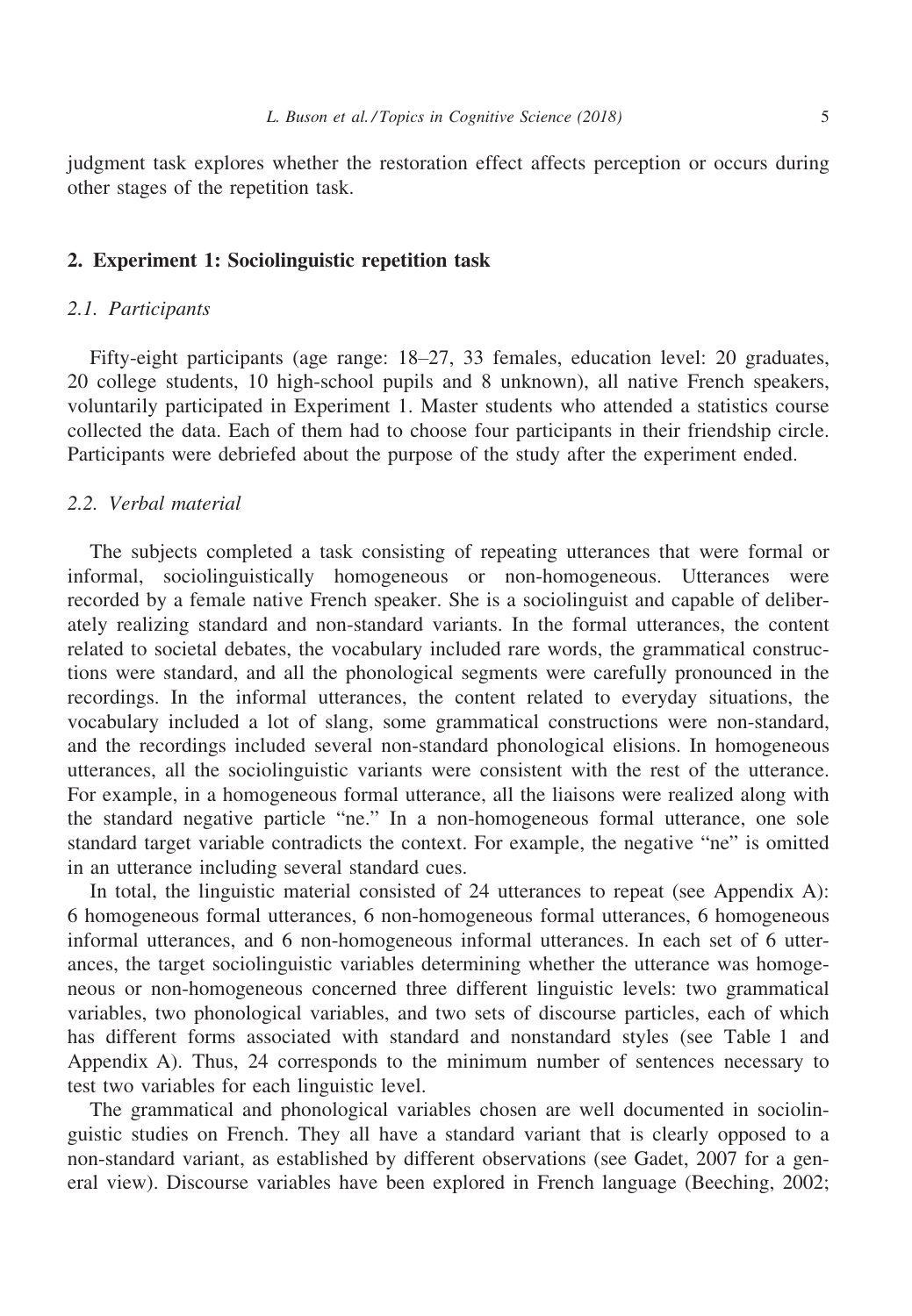| Linguistic<br>Level | Name of Variable                                                             | Standard Variant              | Non-standard Variant              |
|---------------------|------------------------------------------------------------------------------|-------------------------------|-----------------------------------|
| Grammar             | Variable realization of the first part of the $ne$<br><i>pas</i> negation    | <i>ne</i> realized            | <i>ne</i> not realized            |
|                     | Alternation between relative pronoun <i>dont</i> and<br>relative pronoun que | Pronoun <i>dont</i>           | Pronoun <i>que</i>                |
| Phonology           | Variable realization of optional liaison                                     | Liaison consonant<br>realized | Liaison consonant<br>not realized |
|                     | Optional realization of the /l/ in the pronoun <i>il</i>                     | /l/ realized                  | /l/ not realized                  |
| Discourse           | Opposition 1 between two particles                                           | <i>oui bon</i> particle       | <i>oh mais</i> particle           |
|                     | Opposition 2 between two particles                                           | euh non particle              | hein particle                     |

Table 1 Target sociolinguistic variables used in the sociolinguistic repetition task

Dostie & Pusch, 2007), but studies about their sociolinguistic meaning are scarce. Usually, they are considered as informal, because of their oral usage and expressive value. However, some of them are sociolinguistically more complex. For example, "euh" is usually involved in slow and reflexive discourse to take the time of elaborating the utterance. We considered as standard the two discourse variants "oui bon" and "heu non" because they include the standard forms "oui" and "non" (non-standard: "ouais" and "nan," Peroz, 2009) corresponding to "yes" and "no" in English. An English translation of the discourse variants is provided in Appendix A.

### 2.3. Task and procedure

The experiment was implemented using the E-prime programme and was presented as a study on memorization. The 24 utterances were presented to the participants in a random order.

The participants heard a recorded utterance and then a single-digit number appeared on the screen. As soon as the screen went black again (3 s after the end of the utterance), they had to repeat the number followed by the utterance. They then pressed the space bar to hear the next utterance, without time pressure. The 3-s delay and repeating the number were designed to delay the repetition. This meant the utterance had to be temporarily memorized before being produced and potentially partially reconstructed based on the sociolinguistic schemata we wanted to test. The participants' productions were recorded and transcribed.

#### 2.4. Data coding

The participants' recorded utterances were compared with the utterances they had heard. Coding took into account the variant of the target variable. Two cases were considered: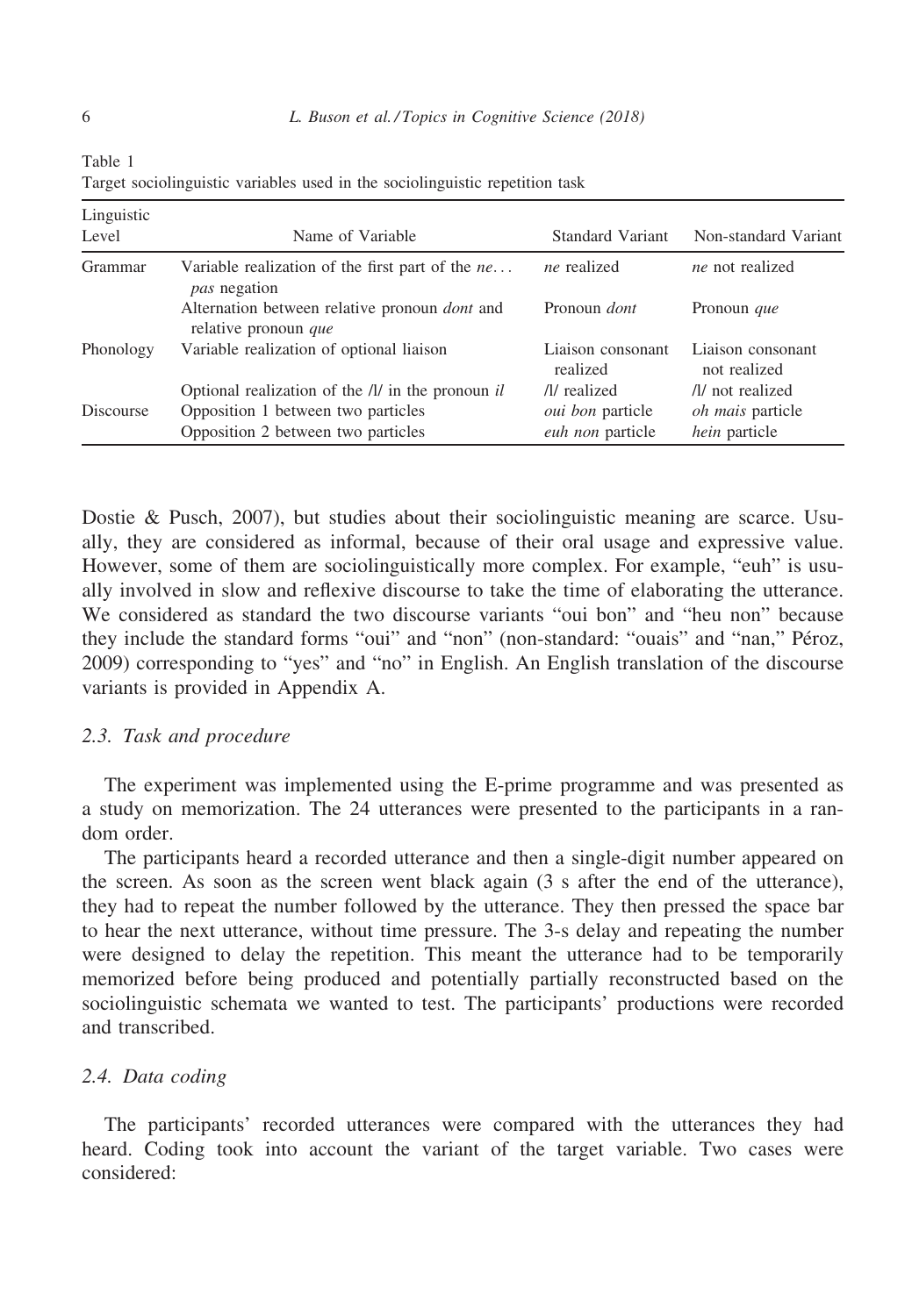- 1. Identical repetition (coded 0): the participants heard the standard (or non-standard) variant and repeated it identically.
- 2. Non-identical repetition (coded 1): the participants heard the standard variant and repeated the non-standard variant of the same sociolinguistic variable, or vice versa.

Two types of repetitions (66 occurrences representing 4.7% of the 1,392 trials) were eliminated because they excluded the possibility of replacing one variant by the other:

- 1. The participants omitted the part of the utterance including the target sociolinguistic variable.
- 2. The participants changed the linguistic context of the sociolinguistic variable in such a way that it eliminated the possibility of variation. For example, they replaced a negative sentence with a positive one and eliminated the possibility of realizing or not realizing the negative "ne."

We computed individual rates of non-identical repetitions expressed as percentages: Number of non-identical repetitions in a set of utterances (e.g., homogeneous) divided by the total number of utterances in the set minus the number of cases excluding the variation.

# 2.5. Predictions

Our main prediction was that non-identical repetitions would be more frequent when repeating sociolinguistically non-homogeneous utterances than when repeating homogeneous ones. According to Buson and Billiez's model (2013; see Section 1), utterances with a clear sociolinguistic orientation, but including a non-coherent variant, mobilize a sociolinguistic schema that, in turn, activates the competing but compatible variant. Conversely, in a homogeneous utterance, the variants are all coherent with the sociolinguistic schema and the target variant can be produced identically.

Our second prediction concerned the effect of the experimental situation. Its nature (asymmetrical relationship, recording) and the academic aspect of the repetition task made it formal. Both in formal and informal utterances, certain modifications consisted of replacing non-standard variants by standard variants (toward the standard), and other modifications consisted of replacing standard variants by non-standard variants (toward the non-standard) (see Appendix A). Toward the standard modifications are favored by the formal nature of the experimental setting. Our second prediction was that toward the standard modifications (informal homogeneous and formal non-homogeneous utterances) would be more frequent than toward the non-standard modifications (formal homogeneous and informal non-homogeneous utterances). However, our hypothesis is that the favoring effect of the heterogeneous conditions in comparison with homogeneous condition should hold whatever the direction of change.

# 2.6 Results

We used a 2 (homogeneity: homogeneous vs. non-homogeneous)  $\times$  2 (direction of change: toward the standard vs. toward the non-standard) generalized mixed-effects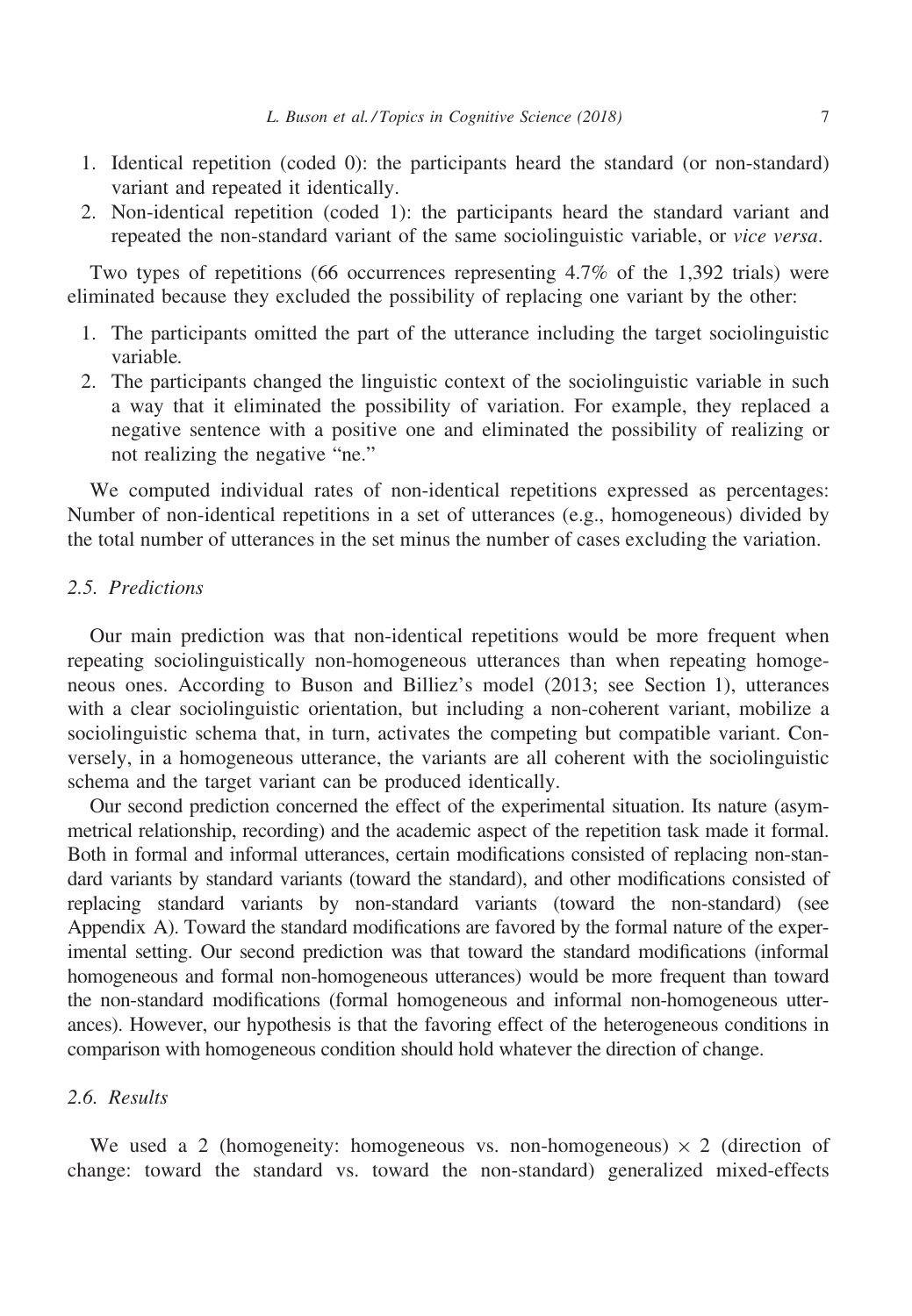model (a generalized mixed-effects model was used because the dependent variable was dichotomous). Because mixed model analysis makes it possible to use both participants and stimuli as random variables, it maximizes the robustness and the generalizability of findings compared to traditional analyses of variance (Baayen, Davidson, & Bates, 2008; Judd, Westfall, & Kenny, 2012). Accordingly, we estimated a binomial mixed-effects model using the lme4 package (version 1.1-15) in R (version 3.4.3, R Core Team, 2012). This model crossed homogeneity and direction of change as fixed effects, and we estimated random intercepts and slopes for participants and stimuli. Random components and correlations between random components were included only when the model converged and when they were significant.

As can be seen in Table 2, our analysis first revealed a homogeneity main effect with participants producing more non-identical repetitions in the non-homogeneous utterances than in the homogeneous ones. This analysis also revealed a significant direction of change main effect with participants producing more non-identical repetitions in the toward the standard utterances than in the toward the non-standard ones. This analysis did not reveal a significant interaction (Fig. 1).

## 3. Experiment 2: Judgment task

Experiment 1 showed that participants repeated sociolinguistically heterogeneous utterances by replacing a heard variant that was inconsistent with the linguistic context with a coherent variant they did not hear. This raises the question of whether this phenomenon affects perception itself. In other words, do sociolinguistic schemata lead people to create a percept in which the variant that is not coherent with the context is missing and replaced by the coherent variant? A judgment task about the verbal material can provide some answers to this question.

| Random Effects                   | Variance |       | SD       | Corr       |
|----------------------------------|----------|-------|----------|------------|
| Participants (Intercept)         | 0.288    |       | 0.536    |            |
| Participants (Dir. Change Slope) | 0.271    |       | 0.520    | $-.24$     |
| Stimuli (Intercept)              | 0.192    |       | 0.438    |            |
| Stimuli (Homo, Slope)            | 0.879    |       | 0.938    |            |
| Stimuli (Dir. Change Slope)      | 0.116    |       | 0.341    |            |
| Stimuli (Interaction Slope)      | 0.155    |       | 0.393    |            |
| <b>Fixed Effects</b>             | Estimate | SЕ    | z-value  | $p$ -value |
| Intercept                        | $-1.659$ | 0.226 | $-7.329$ | < 0.001    |
| Homogeneity                      | 1.442    | 0.400 | 3.603    | < 0.001    |
| Direction of change              | 0.573    | 0.193 | 2.964    | .003       |
| Homo, by Dir. Change Interaction | 0.111    | 0.195 | 0.571    | .568       |

Table 2

Logistic mixed-effect model predicting identical versus non-identical repetition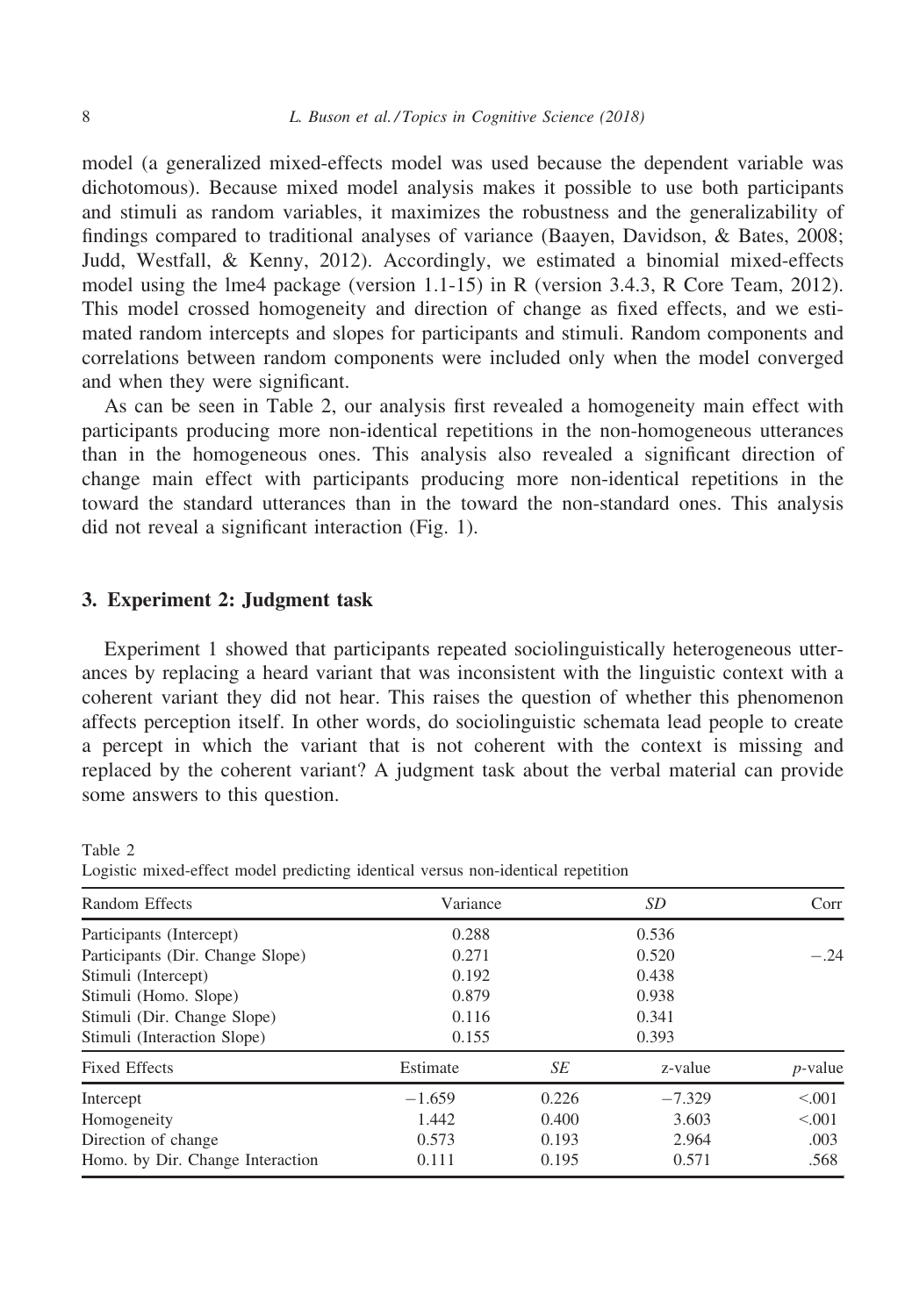

Fig. 1. Rate of non-identical repetitions as a function of homogeneity and direction of change in the utterances (Experiment 1).

#### 3.1. Participants

Sixty-two adult native French speakers (age range: 18–30, 58 females) judged the formal or informal nature of the 24 utterances in Experiment 1. They all participated voluntarily and were recruited among first-year students in a linguistics degree.

## 3.2. Task and procedure

For each heard utterance, the participants ticked a box on a form and indicated whether it had been produced in a formal situation in which the speaker was watching her language or in an informal situation in which she was not.

## 3.3. Predictions and data coding

The heterogeneous formal utterances included a non-standard variant in the context of standard linguistic features. If they were judged as less standard than the homogeneous formal utterances, which only contained standard features, then we could conclude that participants perceived the mixing of variants. Conversely, if the mixing is perceived, the heterogeneous informal utterances should be judged as more formal than the homogeneous informal utterances. Moreover, if our experimental material was correctly designed, the formal utterances should be judged as more formal than the informal utterances.

We computed individual rates of formal judgement: Number of times participants indicated that the utterances of a certain set (e.g., homogeneous) had been produced in a formal situation divided by the number of times these utterances had been judged.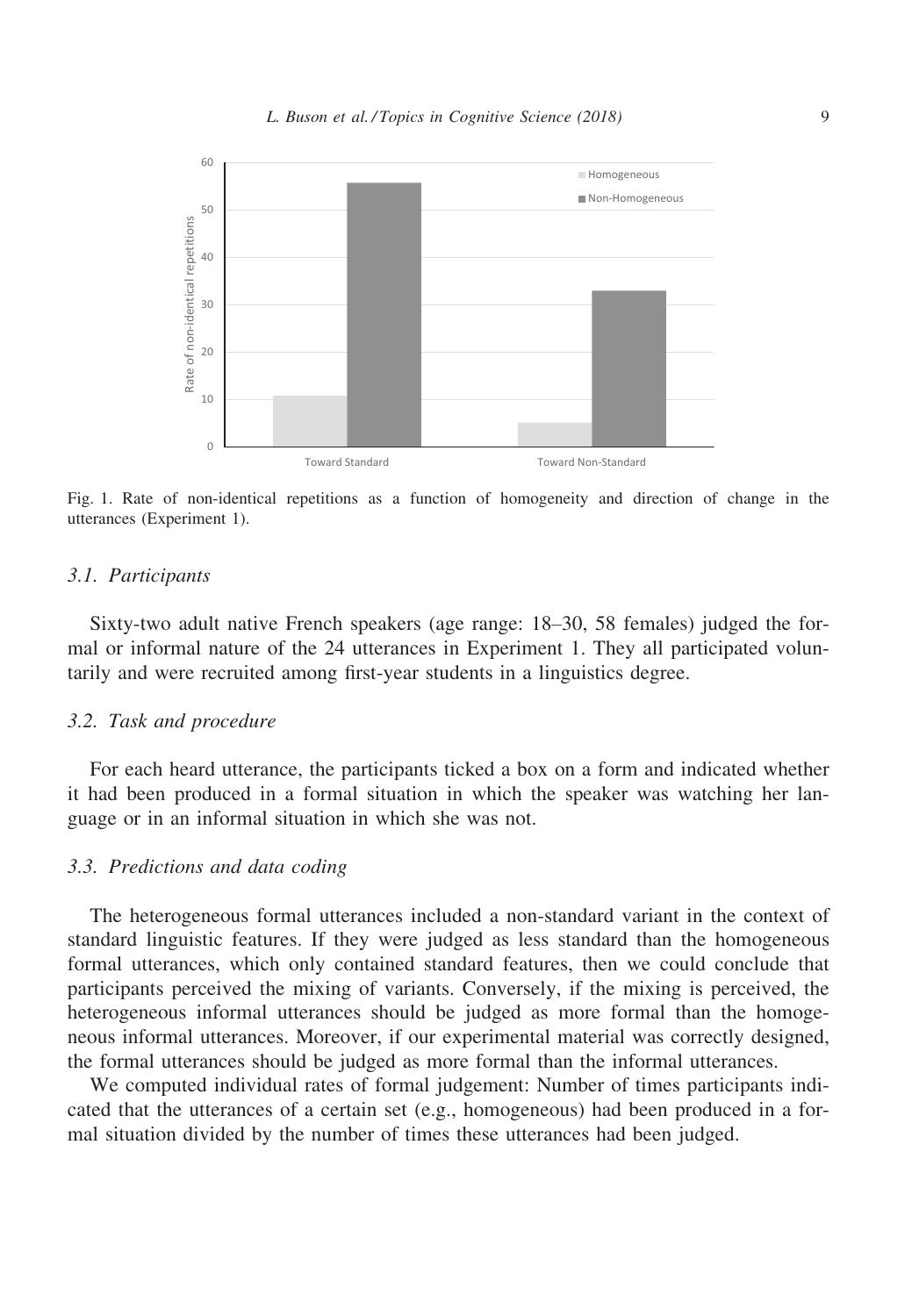# 3.4. Results

We used a 2 (homogeneity: homogeneous vs. non-homogeneous)  $\times$  2 (formality: formal vs. informal) generalized mixed-effects model with the formality judgment as a dependent variable. Accordingly, we estimated a model crossing homogeneity and formality as fixed effects and we estimated random intercepts and slopes for participants and intercepts for stimuli. Again, random components and correlations between random components were included only when the model converged and when they were significant. As can be seen in Table 3, this analysis first revealed a formality main effect. In addition, it also revealed a significant interaction. As can be seen in Fig. 2, simple effects tests showed that the formal homogeneous utterances were judged as more formal than the formal heterogeneous utterances,  $z = 3.31$ ,  $p = .021$ , but there was no significant difference between the informal heterogeneous utterances and the homogeneous ones,  $z = 0.84$ ,  $p = .41$ . Moreover, the formal utterances were judged as more formal than the informal utterances and the difference was significant both for non-homogeneous,  $z = 8.87$ ,  $p < .001$ , and for homogeneous utterances,  $z = 8.24$ ,  $p < .001$ .

## 4. Discussion

The sociolinguistic repetition task used in Experiment 1 shows, first of all, that the phenomenon observed by Buson (2009) can be reproduced in an experimental situation. When repeating heterogeneous utterances, the participants replaced a heard variant that was sociolinguistically inconsistent with the rest of the utterance with a variant they did not hear, but that was coherent with the context. The replacements were more frequent in heterogeneous utterances than in homogeneous utterances produced in exactly the same situation. Due to the formal nature of the experimental setting, the replacement of nonstandard variants by standard variants was more frequent than the opposite replacement. However, the favoring effect of the heterogeneous conditions in comparison with homogeneous condition held whatever the direction of change. A direct interpretation of these

| Random Effects                                                                 | Variance<br>0.446<br>0.619<br>0.824       |                                  | SD                                         | Corr<br>$-.81$                     |
|--------------------------------------------------------------------------------|-------------------------------------------|----------------------------------|--------------------------------------------|------------------------------------|
| Participants (Homo, Slope)<br>Participants (Fam. Slope)<br>Stimuli (Intercept) |                                           |                                  | 0.668<br>0.787<br>0.908                    |                                    |
| <b>Fixed Effects</b>                                                           | Estimate                                  | SE                               | $z$ -value                                 | $p$ -value                         |
| Intercept<br>Homogeneity<br>Familiarity<br>Homo, by Fam. Interaction           | $-1.376$<br>$-0.172$<br>3.853<br>$-0.607$ | 0.288<br>0.334<br>0.351<br>0.285 | $-4.771$<br>$-0.516$<br>10.993<br>$-2.131$ | < 0.001<br>.606<br>< 0.001<br>.033 |

Table 3 Logistic mixed-effects model predicting formality judgments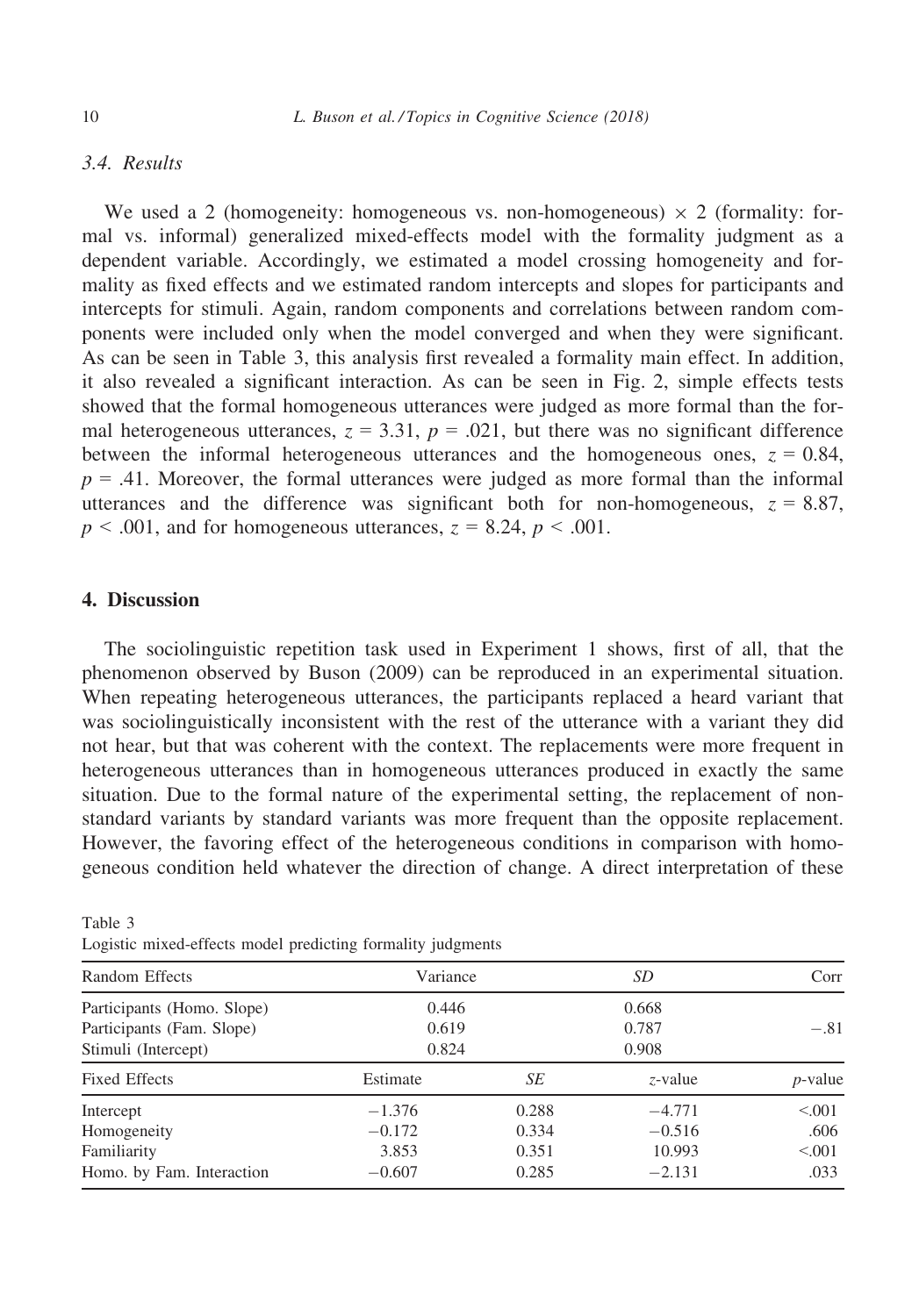

Fig. 2. Rate of "formal" judgments as a function of homogeneity and formality of the statements (Experiment 2).

results is that the task was influenced by coherent schemata of varieties, linking together features from different linguistic levels with a similar sociolinguistic orientation.

The judgment task used in Experiment 2 shows that the utterances designed as formal or informal for the purposes of the experiment were perceived as such. It also shows that the participants perceived a heterogeneous formal utterance that included a non-standard variant differently from a homogeneous formal utterance that did not. Although these results may be accentuated by the large proportion of women—more sensitive to standard norms (Labov, 1972)—in the sample, we can conclude that the effect of schemata representing sociolinguistic varieties does not prevent perception of non-standard variants inserted in the context of a formal utterance. Where informal utterances were concerned, the presence of an isolated standard variant within an utterance including several nonstandard cues did not change the judges' opinion. One might suggest that the fact that attention is immediately focused on non-standard features leads to ignore the standard ones.

These results testify to the heuristic value of the so-called sociolinguistic restoration phenomenon. They suggest that this phenomenon can affect the reconstruction of utterances in memory and not just their perception proper. Moreover, they encourage us to look for the coherence of sociolinguistic varieties in speakers' capacities to create cognitive schemata based on the co-occurrence of sociolinguistic variants and semantic-lexical content in the linguistic environment. This conception of coherence is compatible with the hypothesis of bricolage, which would consist of activating several schemata simultaneously when producing the same utterance.

A question worthy of further investigation is whether the restoration phenomenon holds for sociolinguistic variables from different linguistic levels. But the most urgent task is to prove that these schemata have indexical value, whether in the broad opposition between standard and non-standard or in more specific terms (e.g., gender, local identity). This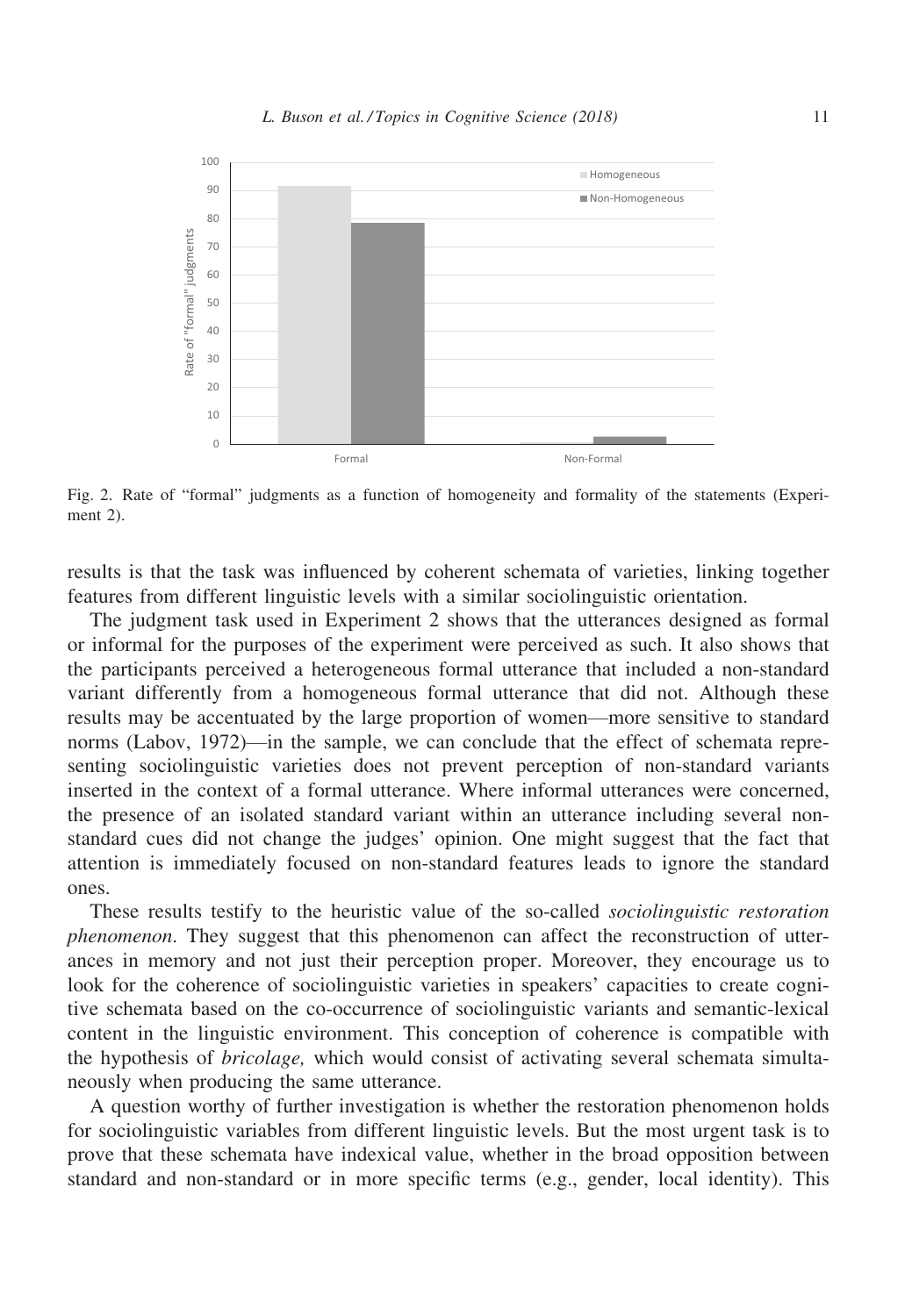new methodological paradigm using the sociolinguistic repetition task in combination with methods from the field of social cognition (e.g., social priming) opens up a promising direction for studying the cognitive representation of sociolinguistic varieties.

#### References

- Ashby, W. (1981). French liaison as a sociolinguistic phenomenon. In W. Cressey & D. Napoli (Eds.), Linguistics symposium on romance languages (9th) (pp. 46–57). Washington, DC: Georgetown University Press.
- Baayen, R. H., Davidson, D. J., & Bates, D. M. (2008). Mixed-effects modeling with crossed random effects for subjects and items. Journal of Memory and Language, 59(4), 390–412. [https://doi.org/10.1016/j.jml.](https://doi.org/10.1016/j.jml.2007.12.005) [2007.12.005](https://doi.org/10.1016/j.jml.2007.12.005)
- Beeching, K. (2002). Gender, politeness and pragmatic particles in French. Amsterdam: Benjamins.
- Booij, G., & De Jong, D. (1987). The domain of liaison: Theories and data. Linguistics, 25(5), 1005–1025. <https://doi.org/10.1515/ling.1987.25.5.1005>
- Buson, L. (2009). Variation stylistique entre 5 et 11 ans et reseaux de socialisation scolaire: usages, représentations, acquisition et prise en compte éducative. PhD dissertation, Université Stendhal, Grenoble.
- Buson, L., & Billiez, J. (2013). Representations of stylistic variation in 9-11 year-olds: Cognitive processes and salience. Linguistics, 51(2), 325–354.<https://doi.org/10.1515/ling-2013-0013>
- Campbell-Kibler, K. (2010). New directions in sociolinguistic cognition. University of Pennsylvania Working Papers in Linguistics, 15(2), 31–39.
- Chevrot, J.-P., & Nardy, A. (2018). Sociolinguistique et sciences cognitives: Promesses d'une rencontre inattendue. In M.-H. Côté, J. Durand, C. Lyche, & J. Peuvergne (Eds.), Dynamiques linguistiques: Variation, changement et cognition. Paris: Presses universitaires de Paris Ouest. pp. 49–72.
- Coupland, N. (2007). Style. Language variation and identity. Cambridge: Cambridge University Press.
- De Certeau, M., Giard, L., & Mayol, P. (1990). L'invention du quotidien, I: Arts de faire. Paris: Gallimard.
- Dostie, G., & Pusch, C. (2007). Les marqueurs discursifs. Sens et variation. Langue française, 154(2), 3-12. <https://doi.org/10.3917/lf.154.0003>
- Eckert, P. (2008). Variation and the indexical field. Journal of Sociolinguistics, 12(4), 453–476. [https://doi.](https://doi.org/10.1111/j.1467-9841.2008.00374.x) [org/10.1111/j.1467-9841.2008.00374.x](https://doi.org/10.1111/j.1467-9841.2008.00374.x)
- Gadet, F. (2007). La variation sociale en français. Paris: Ophrys.
- Giles, H., & Powesland, P. (1975). Speech style and social evaluation. London: Academic Press.
- Gregersen, F., & Pharao, N. (2016). Lects are perceptually invariant, productively variable: A coherent claim about Danish lects. Lingua, 172–173, 26–44.<https://doi.org/10.1016/j.lingua.2015.12.001>
- Guy, G. R. (2013). The cognitive coherence of sociolects: How do speakers handle multiple sociolinguistic variables? Journal of Pragmatics, 52, 63–71.<https://doi.org/10.1016/j.pragma.2012.12.019>
- Guy, G. R., & Hinskens, F. L. M. P. (2016). Linguistic coherence: Systems, repertoires and speech communities. Lingua, 172–173, 1–9.<https://doi.org/10.1016/j.lingua.2016.01.001>
- Irvine, J. (2001). "Style" as distinctiveness: The culture and ideology of linguistic differentiation. In P. Eckert & J. R. Rickford (Eds.), Style and sociolinguistic variation (pp. 21–43). Cambridge, UK: Cambridge University Press.
- Judd, C. M., Westfall, J., & Kenny, D. A. (2012). Treating stimuli as a random factor in social psychology: A new and comprehensive solution to a pervasive but largely ignored problem. Journal of Personality and Social Psychology, 103(1), 54–69.<https://doi.org/10.1037/a0028347>
- Kiesling, S. F. (2011). Linguistic variation and change. Edinburgh: Edinburgh University Press.
- Labov, W. (1972). Sociolinguistic patterns. Oxford, UK: Blackwell.
- Laks, B. (2013). Why is there variation rather than nothing? Language Sciences, 39, 31–53. [https://doi.org/](https://doi.org/10.1016/j.langsci.2013.02.009) [10.1016/j.langsci.2013.02.009](https://doi.org/10.1016/j.langsci.2013.02.009)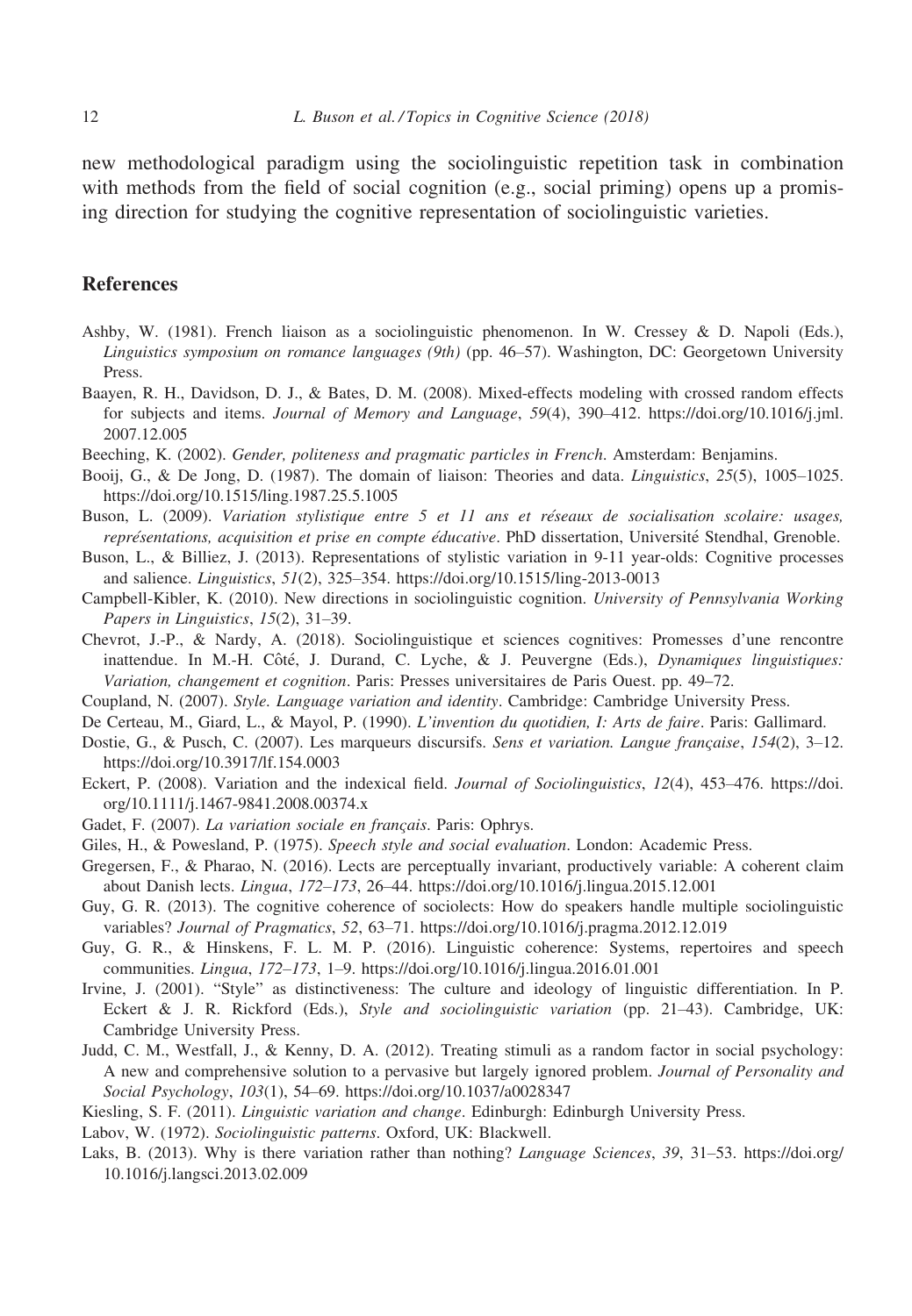- Le Page, R. B., & Tabouret-Keller, A. (1985). Acts of identity: Creole-based approaches to language and ethnicity. Cambridge: Cambridge University Press.
- Malecot, A. (1975). French liaison as a function of grammatical, phonetic and paralinguistic variables. Phonetica, 32, 161–179.<https://doi.org/10.1159/000259697>
- Meyerhoff, M., & Klaere, S. (2017). A case for clustering speakers and linguistic variables: Big issues with smaller samples in language variation. In I. Buchstaller & B. Siebenhaar (Eds.), Language variation – European perspectives VI: Selected papers from the Eighth International Conference on Language Variation in Europe (ICLaVE 8) (pp. 23–46). Amsterdam: John Benjamins.
- Moreau, M.-L., & Brichard, H. (1997). La part de la subjectivite dans l'evaluation de la qualite linguistique: une étude en Belgique francophone. Parole, 2, 121-145.
- Oushiro, L., & Guy, G. R. (2015). The effect of salience on co-variation in Brazilian Portuguese. University of Pennsylvania Working Papers in Linguistics, 21(2), 157–166.
- Peroz, P. (2009). On ne dit pas ouais! Langue francaise, 161(1), 115–134.<https://doi.org/10.3917/lf.161.0115>
- R Core Team (2012), R: A Language and Environment for Statistical Computing. R Foundation for Statistical Computing, Vienna, Austria.<http://www.r-project.org/>
- Repp, B. H. (1991). Perceptual restoration of a "missing" speech sound: Auditory induction or Illusion? Haskins Laboratories Status Report on Speech Research, 108, 147–170. [https://doi.org/10.3758/](https://doi.org/10.3758/BF03205070) [BF03205070](https://doi.org/10.3758/BF03205070)
- Srinivasan, S., & Wang, D. (2005). A schema-based model for phonemic restoration. Speech Communication, 45, 63–87.<https://doi.org/10.1016/j.specom.2004.09.002>
- Warren, R. M. (1970). Perceptual restoration of missing speech sounds. Science, 167(3917), 392–393. <https://doi.org/10.1126/science.167.3917.392>
- Weinreich, U., Labov, W., & Herzog, M. I. (1968). Empirical foundations for a theory of language change. In W. P. Lehmann & Y. Malkiel (Eds.), Directions for historical linguistics: A symposium (pp. 96–195). Austin: University of Texas Press.

## Appendix A: Verbal material

Translations are provided to give the non-French-speaking reader a sense of the topic, register, and, where possible, the homogeneity/heterogeneity of the utterance. For obvious reasons, they cannot fully reflect the variables used.

#### Formal homogeneous utterances

Negation—Nous ne connaissions même pas le président de cette association. We did not even know the president of that association.

Relative—Je m'interroge sur la façon **dont** ils conçoivent l'enseignement en général. I wonder how they view teaching in general.

**Liaison—C'esT un** pays accueillant où il ferait certes bon vivre.

It's a welcoming country where one could certainly live the good life.

 $\Lambda$  in pronoun—Etant donné qu'il travaille à l'hôpital, démissionner est une décision delicate.

Given that he works at the hospital, resigning would be a tricky decision. Discourse particle 1—Oui bon, la situation est certes éminemment complexe. Yes well, the situation is clearly eminently complex.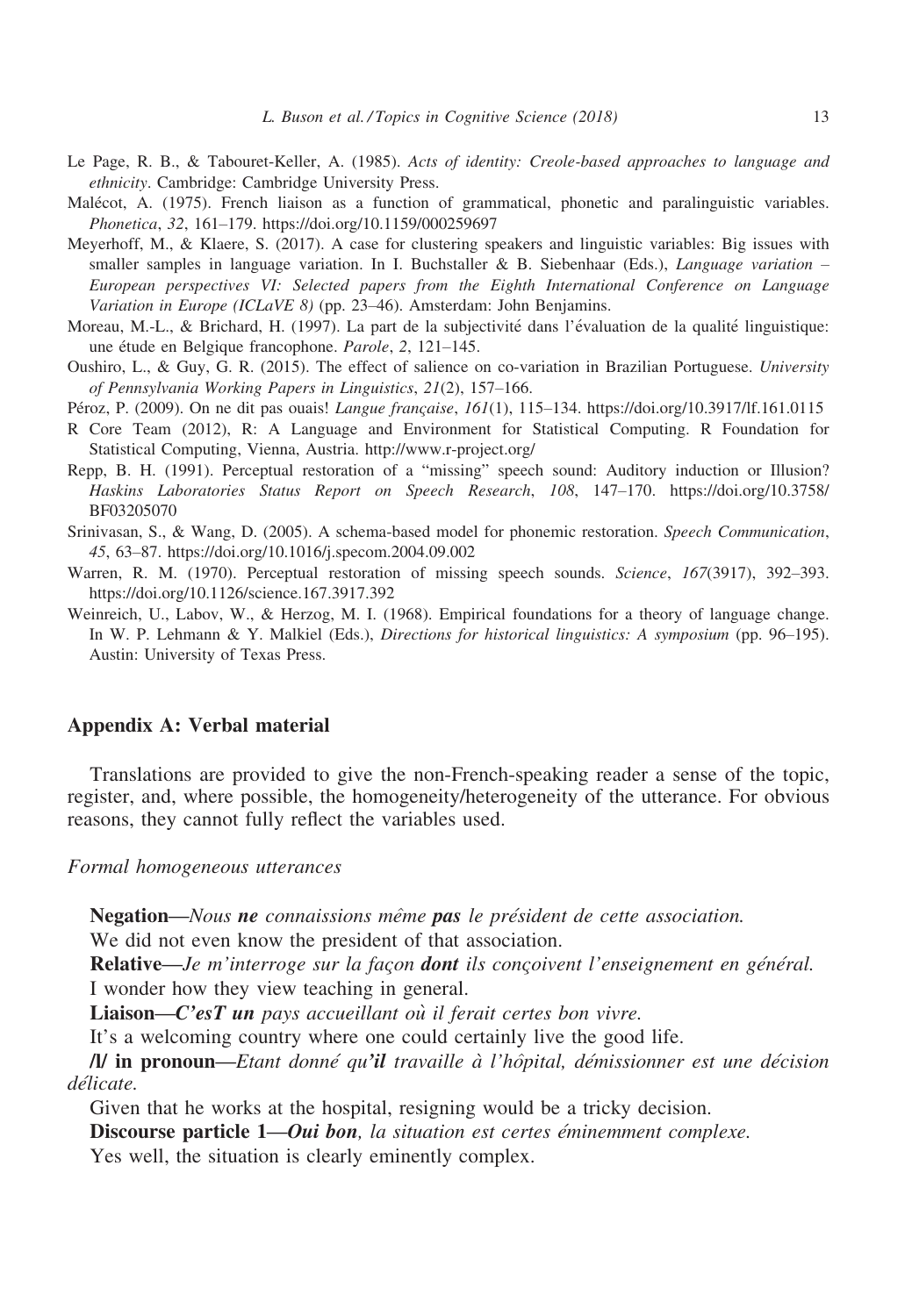Discourse particle 2—De plus, euh non, certains articles évoquaient plutôt une restructuration.

Moreover, erm no, some articles mentioned restructuring instead.

Informal non-homogeneous utterances

**Negation**—Ouais bein le gars i(l) **n'**avait pas franch(e)ment  $l(e)$  choix au final. Yeah well, the bloke didn't exactly have any choice in the end.

**Relative—Essaye** de pas  $m(e)$  refiler  $l(e)$  matos pourri **dont**  $t(u)$  as parlé l'aut(re) fois. Try not to dump that rubbish gear you mentioned last time on me.

**Liaison—C'esT un** sale gosse  $j(e)$  te jure il est grave.

He's such a brat, seriously, he's a total pain.

 $\Lambda$  in pronoun—Ouais i(l) bosse tout  $l(e)$  temps c'est abusé.

Yeah he works all the time it's way out of order.

**Discourse particle 1—Oui bon** en même temps comment  $i(l)$  s(e) galère avec sa meuf. Yes well, at the same time, man does he get hassle off of his woman.

Discourse particle 2—Euh non en vrai j'avais bien les boules de pas capter ses questions.

Erm no, actually, I was pretty gutted that I didn't get his questions.

Informal homogeneous utterances

Negation—Tu  $\emptyset$  vas pas mett(re) tes pompes dégueu dans ma caisse, nan ? You're not gonna put your filthy shoes in my motor, yeah?

Relative—Nan  $c(e)$  que j $(e)$  te parlais t(ou)t à l'heure,  $c'(\acute{e})$ tait un aut(re) plan foireux.

Nah, the thing what I was telling you earlier, it was another half-arsed plan.

Liaison—C'est un appart avec un pote  $(il)$  y a pas la télé.

It's a place with a mate who's not got a telly.

 $\Lambda$  in pronoun—Alors i(l) regarde le truc et dit oh mais c'est quoi ça?!

So he looks at the thing and he goes wait what's that?!

**Discourse particle 1—Oh mais** lui pour s'en remett(re) franch(e)ment ça été chaud.

Oh but for him, getting over it, to be honest, it was proper rough.

**Discourse particle 2—**Ecoute  $t(u)$  es vachement sympa merci **hein.** 

Listen, you're super nice, thanks, huh.

#### Formal non-homogeneous utterances

**Negation—C'est un prix symbolique même si le gouvernement**  $\varnothing$  **veut pas parler de** gratuité.

The cost is symbolic, although the government doesn't wanna refer to it being free.

**Relative—L'**écueil majeur concerne la manière  $qu'$ on enseigne l'informatique à l'ecole.